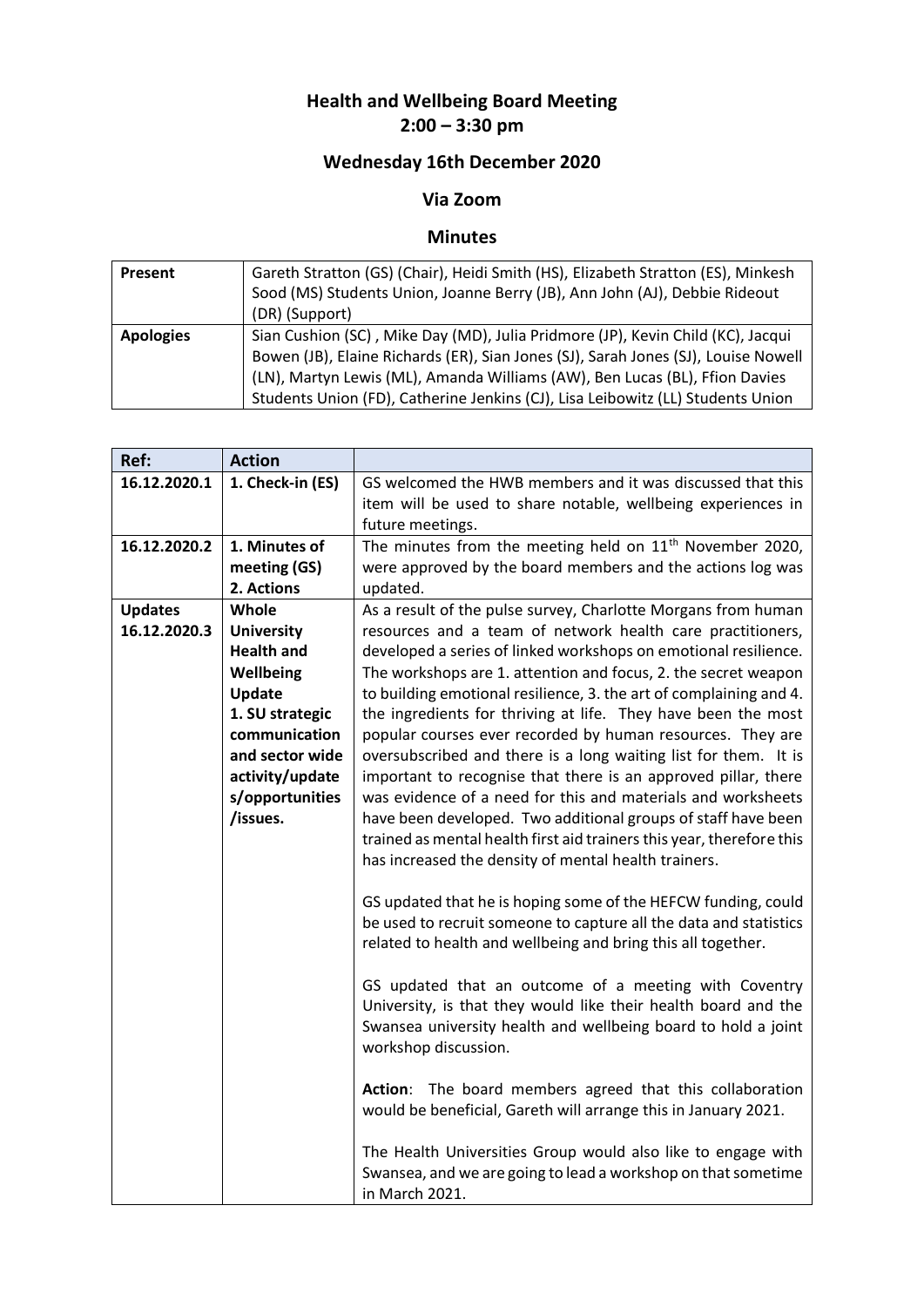| 3. HEFCW<br><b>Feedback</b><br>(Documents<br>GS thanked all the board members for all their contributions to<br>attached) (GS)<br>the strategy.<br>Items for discussion 16.12.20.4<br>1. New<br>concordat<br><b>Action Plan (ES)</b><br>agreed with the postgraduate community.<br>The three principles are:-<br>1. To have a supportive and inclusive research culture.<br>2. For researchers to be recruited, employed and managed<br>under conditions that value their contributions.<br>3. Professional career development.<br>services, that are available to other staff and students. | 2. COVID | ES updated the board that the Connect project will be formally<br>launched in January 2021, students will be able to go on and<br>access peer support. There are 158 staff connectors and 120<br>students involved in this project. This project will benefit the<br>whole University approach. SU are currently talking to HEFCW,<br>regarding the possibilities of, rolling this out across Wales, with<br>SU as the lead institution for this project.<br>MS updated the board regarding the progress of the student<br>covid, testing that has been undertaken prior to the students<br>going home for Christmas.<br>It was also noted that a<br>wellbeing/childcare issue is affecting staff, due to a covid<br>outbreak amongst staff in the nursery on campus. It is hoped<br>that childcare will be available on campus in January 2021. MS<br>also mentioned the importance of a social space on campus, for<br>student's mental health and wellbeing, in a safe environment<br>and how well the dockyard had worked for the students. |  |  |  |
|----------------------------------------------------------------------------------------------------------------------------------------------------------------------------------------------------------------------------------------------------------------------------------------------------------------------------------------------------------------------------------------------------------------------------------------------------------------------------------------------------------------------------------------------------------------------------------------------|----------|-------------------------------------------------------------------------------------------------------------------------------------------------------------------------------------------------------------------------------------------------------------------------------------------------------------------------------------------------------------------------------------------------------------------------------------------------------------------------------------------------------------------------------------------------------------------------------------------------------------------------------------------------------------------------------------------------------------------------------------------------------------------------------------------------------------------------------------------------------------------------------------------------------------------------------------------------------------------------------------------------------------------------------------------------|--|--|--|
|                                                                                                                                                                                                                                                                                                                                                                                                                                                                                                                                                                                              |          | GS updated the board that there had been fantastic external                                                                                                                                                                                                                                                                                                                                                                                                                                                                                                                                                                                                                                                                                                                                                                                                                                                                                                                                                                                     |  |  |  |
|                                                                                                                                                                                                                                                                                                                                                                                                                                                                                                                                                                                              |          | validation/feedback from HEFCW, on the health and wellbeing                                                                                                                                                                                                                                                                                                                                                                                                                                                                                                                                                                                                                                                                                                                                                                                                                                                                                                                                                                                     |  |  |  |
|                                                                                                                                                                                                                                                                                                                                                                                                                                                                                                                                                                                              |          | strategy. There are no amendments to be made to the strategy.                                                                                                                                                                                                                                                                                                                                                                                                                                                                                                                                                                                                                                                                                                                                                                                                                                                                                                                                                                                   |  |  |  |
|                                                                                                                                                                                                                                                                                                                                                                                                                                                                                                                                                                                              |          |                                                                                                                                                                                                                                                                                                                                                                                                                                                                                                                                                                                                                                                                                                                                                                                                                                                                                                                                                                                                                                                 |  |  |  |
|                                                                                                                                                                                                                                                                                                                                                                                                                                                                                                                                                                                              |          |                                                                                                                                                                                                                                                                                                                                                                                                                                                                                                                                                                                                                                                                                                                                                                                                                                                                                                                                                                                                                                                 |  |  |  |
|                                                                                                                                                                                                                                                                                                                                                                                                                                                                                                                                                                                              |          | ES updated the board regarding the new concordat action plan                                                                                                                                                                                                                                                                                                                                                                                                                                                                                                                                                                                                                                                                                                                                                                                                                                                                                                                                                                                    |  |  |  |
| able to support their students and then line managers<br>supporting those. The concordant has been mapped and linked<br>to the various strands of the health and wellbeing strategy.<br><b>Action:</b> Liz Stratton to send the action plan to Debbie Rideout to<br>be uploaded to the Health and Wellbeing Teams group.<br><b>Discussion:</b> To discuss at the next board meeting, how the<br>board can support this.                                                                                                                                                                      |          | meeting, this is a postgraduate meeting, attended by<br>postgraduate staff and students, based on a paper called PGR<br>matters. The new concordat action plan has been released and<br>As part of the actions plan, wellbeing is quite significant. It was<br>highlighted in the meeting, that the research community are<br>feeling isolated and not feeling able to access the central<br>The<br>other issue was around the communications and signposting to<br>services, mental health and wellbeing have been embedded<br>now throughout the concordant.<br>They have included<br>stipulations, for supervisors to be equipped with the skills to be                                                                                                                                                                                                                                                                                                                                                                                      |  |  |  |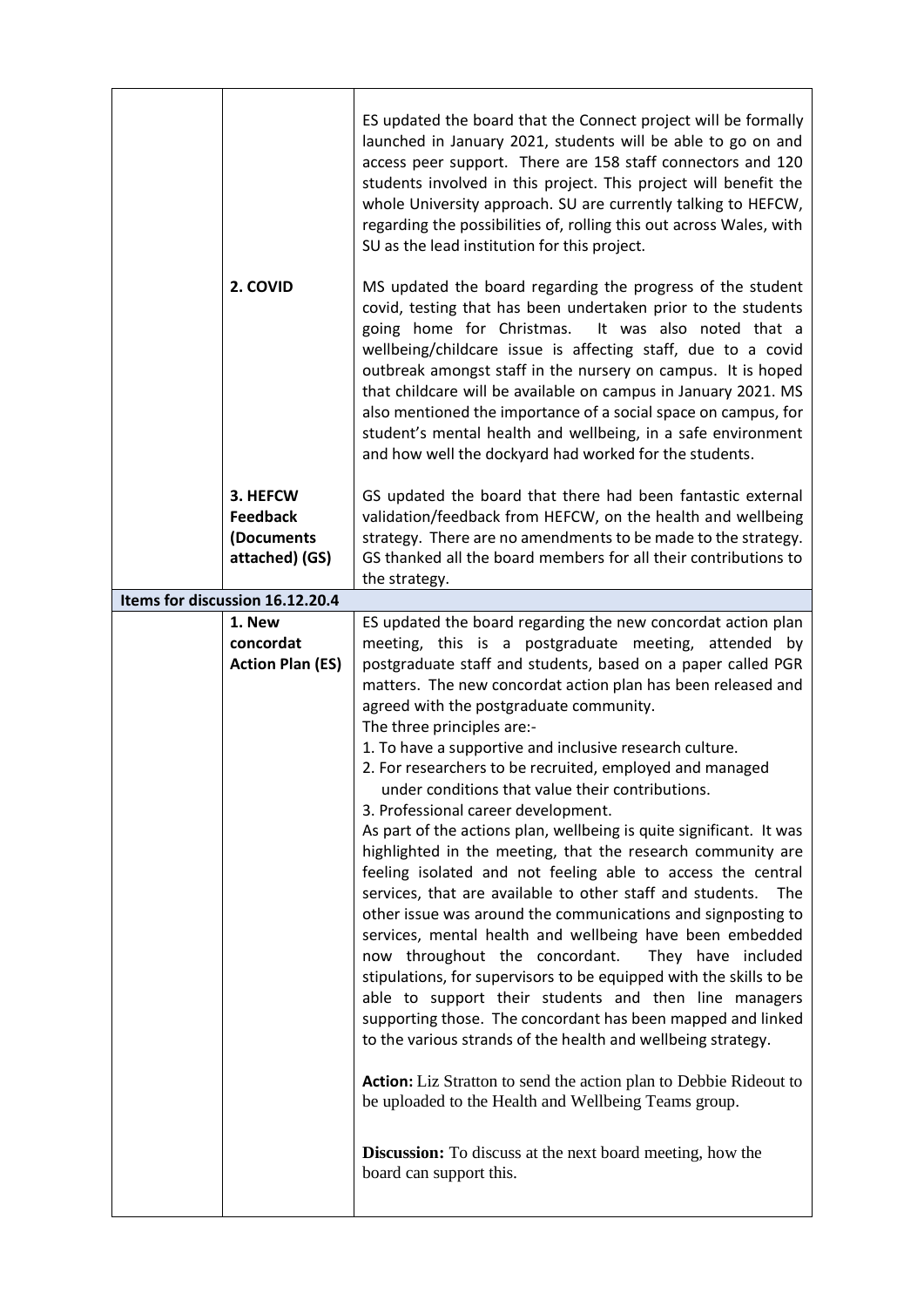| 2. Sustainability                                                                                                                                                                  | HS confirmed that the Sustainability and Climate Emergency                                                                                                                                                                                                                                                                                                                                                                                                                                                                                                                                                                                                                                                                                                                                                                                                                                                                                                                                                                                                                                                                                                                                                                                                                                                                                                                                                                                                                                                                                                                                                                                                                                                                                                                                                                                                                                                                                                                                                                                                                                                                                                                                                                                                                                                                                                                                                                                                                                                                                                                                                                                                                                                                                                                                                                                         |
|------------------------------------------------------------------------------------------------------------------------------------------------------------------------------------|----------------------------------------------------------------------------------------------------------------------------------------------------------------------------------------------------------------------------------------------------------------------------------------------------------------------------------------------------------------------------------------------------------------------------------------------------------------------------------------------------------------------------------------------------------------------------------------------------------------------------------------------------------------------------------------------------------------------------------------------------------------------------------------------------------------------------------------------------------------------------------------------------------------------------------------------------------------------------------------------------------------------------------------------------------------------------------------------------------------------------------------------------------------------------------------------------------------------------------------------------------------------------------------------------------------------------------------------------------------------------------------------------------------------------------------------------------------------------------------------------------------------------------------------------------------------------------------------------------------------------------------------------------------------------------------------------------------------------------------------------------------------------------------------------------------------------------------------------------------------------------------------------------------------------------------------------------------------------------------------------------------------------------------------------------------------------------------------------------------------------------------------------------------------------------------------------------------------------------------------------------------------------------------------------------------------------------------------------------------------------------------------------------------------------------------------------------------------------------------------------------------------------------------------------------------------------------------------------------------------------------------------------------------------------------------------------------------------------------------------------------------------------------------------------------------------------------------------------|
| Themes (HS)                                                                                                                                                                        | plan, has gone out as a first draft, to several hundred consult-<br>ees. If there are any amendments around health and wellbe-<br>ing, they will be discussed at the next health board meeting in<br>February 2021. HS shared the latest draft of the plan with the<br>board members, to show how the health and wellbeing section<br>fits in. There are four health and wellbeing themes with cross<br>reference, to the Welsh National Indicators and the NUSDG<br>and this will be fed into the wellbeing strategy. This draft will<br>be going to the Committee for approval on the 1st February<br>2021.                                                                                                                                                                                                                                                                                                                                                                                                                                                                                                                                                                                                                                                                                                                                                                                                                                                                                                                                                                                                                                                                                                                                                                                                                                                                                                                                                                                                                                                                                                                                                                                                                                                                                                                                                                                                                                                                                                                                                                                                                                                                                                                                                                                                                                      |
| 3.HEFCW<br><b>Strategy</b><br>Implementation<br>and UUK self-<br>assessment.<br><b>University</b><br>Wellbeing<br><b>Objectives</b><br>$1-8$<br>(Documents<br>attached)<br>(GS/ES) | GS updated the board, that the two documents that have been<br>circulated, that GS and ES completed, and were submitted to<br>HEFCW last week. HEFCW wanted the UUK self-assessment doc-<br>ument to be completed. It was decided in a previous board<br>meeting, that the focus would be on the work domain. There<br>are four domains, learn, support, work and live, as well as cross<br>cutting enablers. A plan has been submitted to HEFCW, outlin-<br>ing how the self-assessment document will be completed and<br>how they have been mapped across the wellbeing objectives.<br>GS shared the document that has been submitted to HEFCW,<br>with the board. Working groups will be established in January<br>2021, to complete each part of the self- assessment. There will<br>be a self-assessment plan as well as in improvement plan, which<br>will include key indicators outlining what is trying to be achieved<br>moving forward. It has been suggested that part of the HEFCW<br>funding to be used to appoint an Associate Director of Health<br>and Wellbeing, to enable this project to be managed as a full-<br>time appointment. The target is to achieve the University Men-<br>tal Health Charter Status Award and to apply for the Corporate<br>Health Standard Award gold, that Tyrion and Heidi have been<br>working on. The plan has been reviewed, firstly in the six covid<br>recovery streams, two of them were related to people, students,<br>and staff, so that has been reported on. It has also been reported<br>that the document, has gone through an equality impact assess-<br>ment, to align the future generations Act and the five ways of<br>working. The assessment document has not been checked<br>against the welsh standards yet, but this needs to happen. SU<br>needs to invest in networks, and this needs to be for wellbeing<br>and sustainability to deliver against these goals. The proposal is<br>that the HEFCW funding will be used to employ five health and<br>wellbeing officers, one person for each faculty and two for pro-<br>fessional services/student's union and the discovery centre. The<br>officers would work as a team and the focus would be on pre-<br>vent and promotion. Then under insight and evaluation, devel-<br>oping links with outsight organisations this is the prove pillar<br>data insight item. We want to complete a five-year implemen-<br>tation plan, promoting sustainability and wellbeing and achiev-<br>ing these two goals. We also want to work alongside some re-<br>searchers across the University, to form a group of academics,<br>students, and other staff, to provide some insight into what we<br>are doing is being effective. We would also like to roll out the<br>CONNECT programme to staff as well as students and continue |